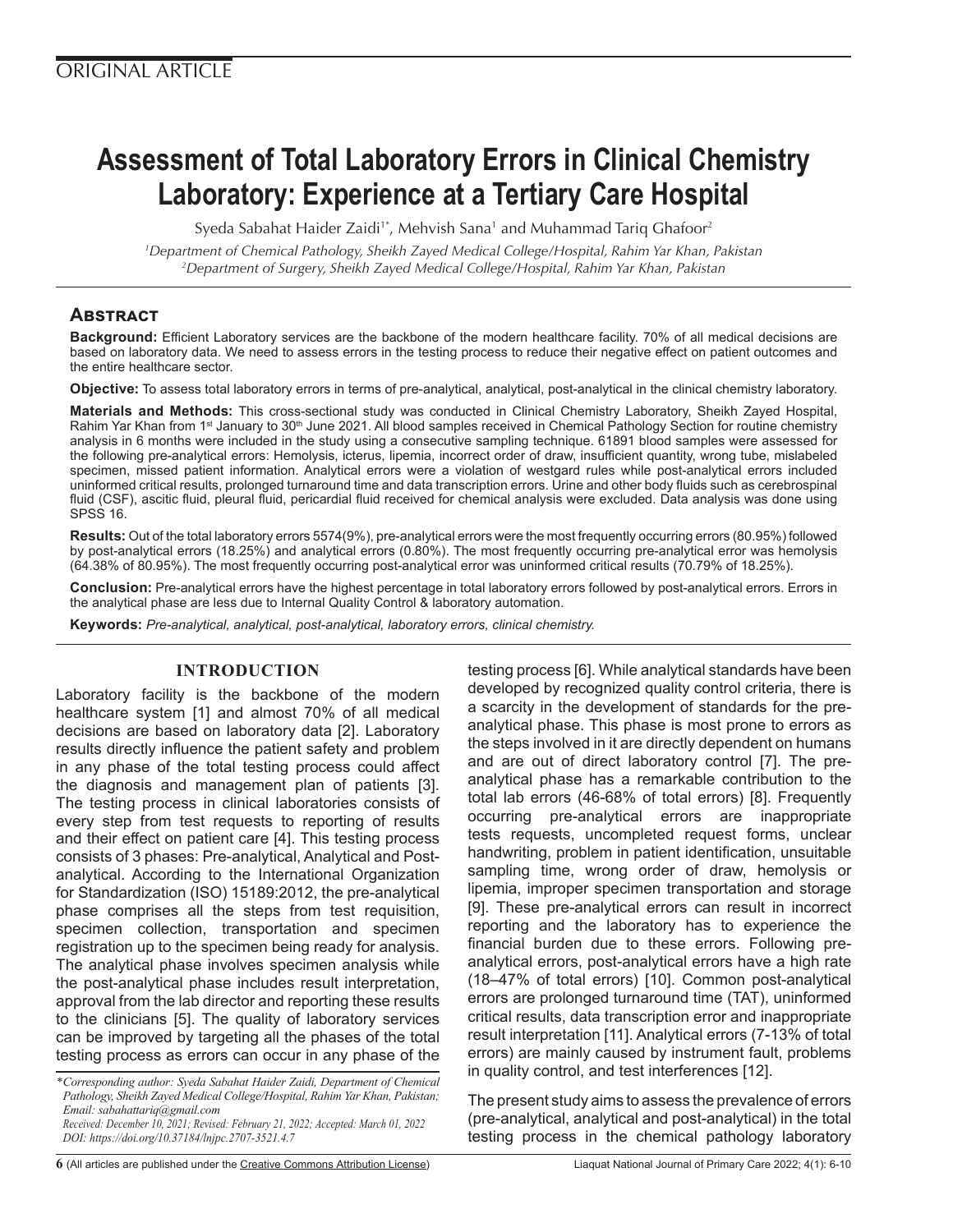in order to educate the clinicians and laboratory staff to minimize most of these preventable errors and to reduce the negative impact of these preventable errors on a patient outcome such as test repetition, prolonged hospital stay and increased cost.

## **MATERIALS AND METHODS**

This cross-sectional study was conducted in Clinical Chemistry Laboratory, Sheikh Zayed Hospital, Rahim Yar Khan from 1<sup>st</sup> January to 30<sup>th</sup> June 2021. All blood samples received in Chemical Pathology Section for routine chemistry analysis in 6 months were included in the study using a consecutive sampling technique. 34961 (56.49%) samples were received from inpatient departments and emergency where phlebotomy is performed by resident doctors, house officers and nursing staff while 26930 (43.51%) samples were collected at outpatient department (OPD) sample collection point where phlebotomy is done by trained phlebotomists. Gel tubes were used for sample collection. Inspection data sheets were designed to help in the evaluation of pre-analytical, analytical and postanalytical errors for clinical chemistry tests. These data sheets were based upon Quality Indicators (QI) listed by the International Federation of Clinical Chemistry and Laboratory Medicine Working Group "Laboratory Errors and Patient Safety" (IFCC WG LEPS) [13] (**Table 1**).

|                    |  |  | Table 1: Quality indicators in the pre-analytical, analytical and post- |  |
|--------------------|--|--|-------------------------------------------------------------------------|--|
| analytical phases. |  |  |                                                                         |  |

Following pre-analytical errors were noticed: Hemolysis, icterus, lipemia, incorrect order of draw, insufficient quantity, wrong tube, mislabeled specimen, missed patient information. Analytical errors were a violation of westgard rules while post-analytical errors included uninformed critical results, prolonged turnaround time and data transcription errors. A well-trained team of three doctors, one medical laboratory technologist and 3 technicians participated in data collection. Data was collected in the Chemical Pathology section during all shifts each day in the study period. Data collection was closely followed by the principal investigator. The

chemical pathology section is equipped with a fully automated chemistry analyzer Beckman Coulter AU 680 for performing all routine chemistry tests. Data analysis was performed using SPSS 16.

#### **RESULTS**

A total of 61891 blood samples were received in the chemical pathology section during 6 months duration for routine chemistry tests. Of these 34961 (56.49%) samples were received from indoor and emergency while 26930 (43.51%) samples were collected at the outpatient department (OPD) sample collection point. Out of total sample, 5574 (9%) lab errors were identified. **Fig. (1)** depicts the frequency of different lab errors.



**Fig. (1):** Break-up of total lab errors (n=5574).

Among 61891 blood specimens, hemolysis was the most frequent pre-analytical error (n=2905, 4.69%) followed by Icterus (n=1170, 1.89%), missed patient information (n=159, 0.26%), mislabeled specimens (n=110, 0.18%), incorrect order of draw (n=50, 0.08%), wrong tube (n=42, 0.07%), insufficient specimen quantity (n=41, 0.07%) and lipemia (n=35, 0.06%). 3098 (5.0%) samples were rejected due to hemolysis, insufficient quantity, wrong tube, mislabeled specimens and the most common cause of sample rejection was hemolysis (93.7%). Specimens labeled as missed patient information would have been rejected if the patient's name, unit or admission number was not mentioned on the request form but it was mentioned on all request forms so samples were not rejected. Incorrect order of draw was identified after specimen analysis when the result showed hyperkalemia and hypocalcaemia which did not correlate with the patient's clinical condition. Analytical errors in internal quality control were a violation of 10x, 41s, 22s, R4s and 13s westgard rules. Out of 920 control runs in 6 months 45 runs (4.89%) showed a violation of 10x, 41s and 22s westgard rules which were most frequently seen in glucose and calcium. 10x was most frequently violated as shown in Table **2**. Whenever any westgard rule was violated, the error and its cause were identified and rectified before the sample batch was run. Violation of 13s and R4s was not observed during the study period. In the post-analytical phase, 1017 (1.72%) errors were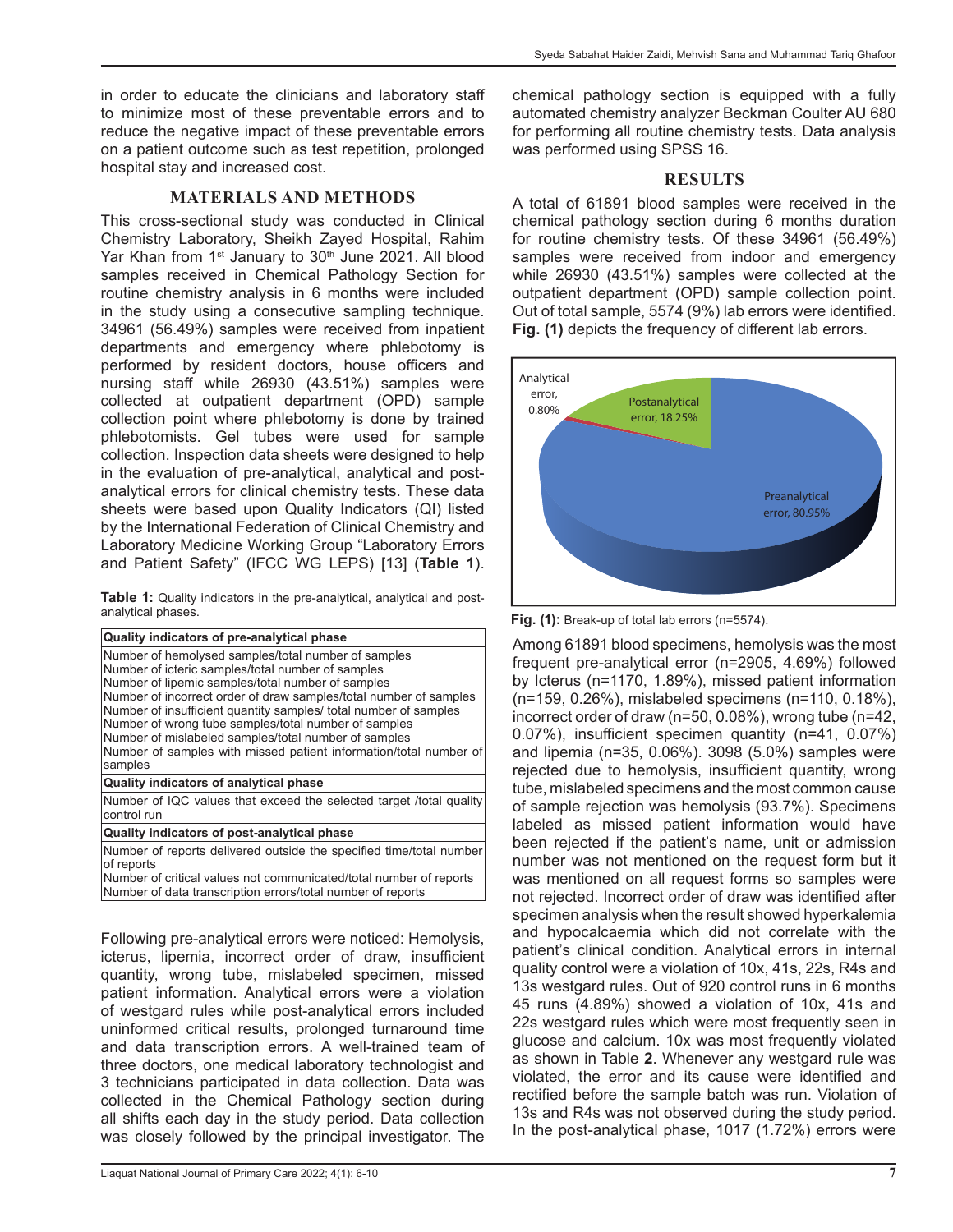**Table 2:** Frequency of Analytical Errors (Total control runs=920).

|                  | <b>Westgard Rules</b> |       |       |  |  |  |
|------------------|-----------------------|-------|-------|--|--|--|
| Analyte          | 22s                   | 44s   | 10x   |  |  |  |
| Glucose          |                       | 5     |       |  |  |  |
| Urea             | U                     |       | 5     |  |  |  |
| Creatinine       | 0                     |       |       |  |  |  |
| <b>Bilirubin</b> | U                     | Ω     | 5     |  |  |  |
| <b>ALT</b>       | U                     | 2     | 6     |  |  |  |
| Calcium          |                       | 5     |       |  |  |  |
| Amylase          | U                     |       |       |  |  |  |
| Total            | 2                     | 14    | 29    |  |  |  |
| Frequency (%)    | 0.22%                 | 1.52% | 3.15% |  |  |  |

observed. Uninformed critical results (n=720, 1.22%) contributed to the majority of the post-analytical errors followed by excessive turnaround time (n=289, 0.49%) and data transcription errors (n=8, 0.01%).

## **DISCUSSION**

Considering the total testing process in the clinical laboratory, it is evident that the pre-analytical phase is most prone to errors. Any of the pre-analytical errors may lead to inappropriate test results and the safety of the patient might be compromised [14]. In our study, these errors contributed to 80.95% of total lab errors. This figure was lower than a study conducted in Ethiopia (89.6%) [1] but higher than the results reported in an Indian study (77.1%) [15]. Laboratory tests are mostly affected by hemolysis. Hemolysis can occur when collection tubes are filled forcefully, shaken vigorously or centrifugation of specimens is done before clotting is complete [16]. Analytes mostly affected by hemolysis are potassium, creatine kinase (CK), bilirubin, lactate dehydrogenase (LDH) and aspartate aminotransferase (AST) [16]. Lipemia is a turbid/milky appearance of the sample due to the aggregation of lipoprotein particles. Lipemic samples have the highest fraction of Chylomicrons [17]. The most common causes of lipemia are sampling after the meal, intravenous lipids and type 2 diabetes mellitus [18]. Serum electrolytes are the most commonly affected analytes by lipemia [17]. Icterus is elevated bilirubin concentration in serum, which can be caused by a variety of physiological and pathological conditions in both children and adults. Icterus causes negative bias in serum creatinine, cholesterol and triglyceride [19]. Test results are also affected by the order of draw so for accurate test results correct order of draw should be observed during phlebotomy [20]. If the order of draw is not followed properly, possible cross-contamination from EDTA tube to chemistry tube can lead to high serum potassium levels [7] with low serum calcium and ALP levels due to chelation of divalent cations.

In our study, 5.0% of samples were rejected for various reasons. This figure was almost equal to a study conducted in India (4.91%) [21] but higher than rejection rates reported in Ethiopia (3.8%) [1] and Turkey (0.65%) [22]. In our study the most frequent cause of sample rejection was hemolysis (93.8%) which is higher than

the study conducted in Ethiopia (33.3%) [1], Pakistan (9.7%) [23] and Turkey (8%) [22]. Most of the hemolyzed samples were received from inpatient departments and this was caused by increased workload, forceful filling of tubes and a periodic influx of nursing students in the hospital. Hemolysed samples were informed telephonically in respective units and samples were repeated in the same shift. Insufficient quantity, wrong tubes and mislabeled samples collectively contributed to 6.2% of rejected samples which is much lower than studies conducted in Ethiopia (30.0%) [1] and Pakistan (53.4%) [23]. Pre-analytical errors can be reduced by phlebotomy training, computerized test request system, automated specimen identity system via barcodes, serum indices (hemolysis, lipemia and icterus) [24] and following the correct order of draw as suggested by Clinical Laboratory Improvement Amendments (CLIA). Quality indicators (QIs) are an effective tool in accurately estimating quality, identifying problems that may need to be addressed, and monitoring the processes over time [25]. College of American Pathologists (CAP) has specifically listed a few pre-analytical quality indicators which should be checked including patient recognition, test request accuracy and specimen appropriateness [24]. This improves the precision, accuracy and competence of the laboratory. Labs can become aware of their pre-analytical conditions by maintaining a monthly sample rejection record.

Regarding the analytical phase of the total testing process, internal quality control (IQC) is a vital component of the framework for laboratory quality to monitor the analytical systems. It is done by measurement of analytes in control material having known concentration of analytes. Control measurements are usually plotted as Levey-Jennings (LJ) chart and interpreted using Westgard rules [26]. Westgard rules are 13S, 22S, 41S, R4S and 10x. In the present study analytical errors contributed to 0.80% of total lab errors which is much lower than the study conducted in Ethiopia (2.6%) [1]. Unacceptable performance of IQC was observed in 45 (4.89%) control runs which are lower than Indian (5.07%) [21] and Ethiopian (14.4%) reports [1]. The most frequently violated westgard rule was 10x. However, R4S and 10x rules have little value in detecting shifts in the mean [27]. For all laboratories, it is mandatory to administer and track the quality essentials [28]. Evolution in automation and instrumental technology have simplified work in terms of analytical quality in laboratory diagnostics and improved the quality of results [7].

In the present study, the frequency of post-analytical error was 18.25% among total lab errors which is higher than studies conducted in Ethiopia (9.3%) [1] and India [3.2%] [15]. Even though excessive TAT (8.6%) and transcription errors ( 11.7%) contributed much in some literature [1, 15], in this study, uninformed critical results contributed to the majority of post-analytical errors. The most important aspect of the post-analytical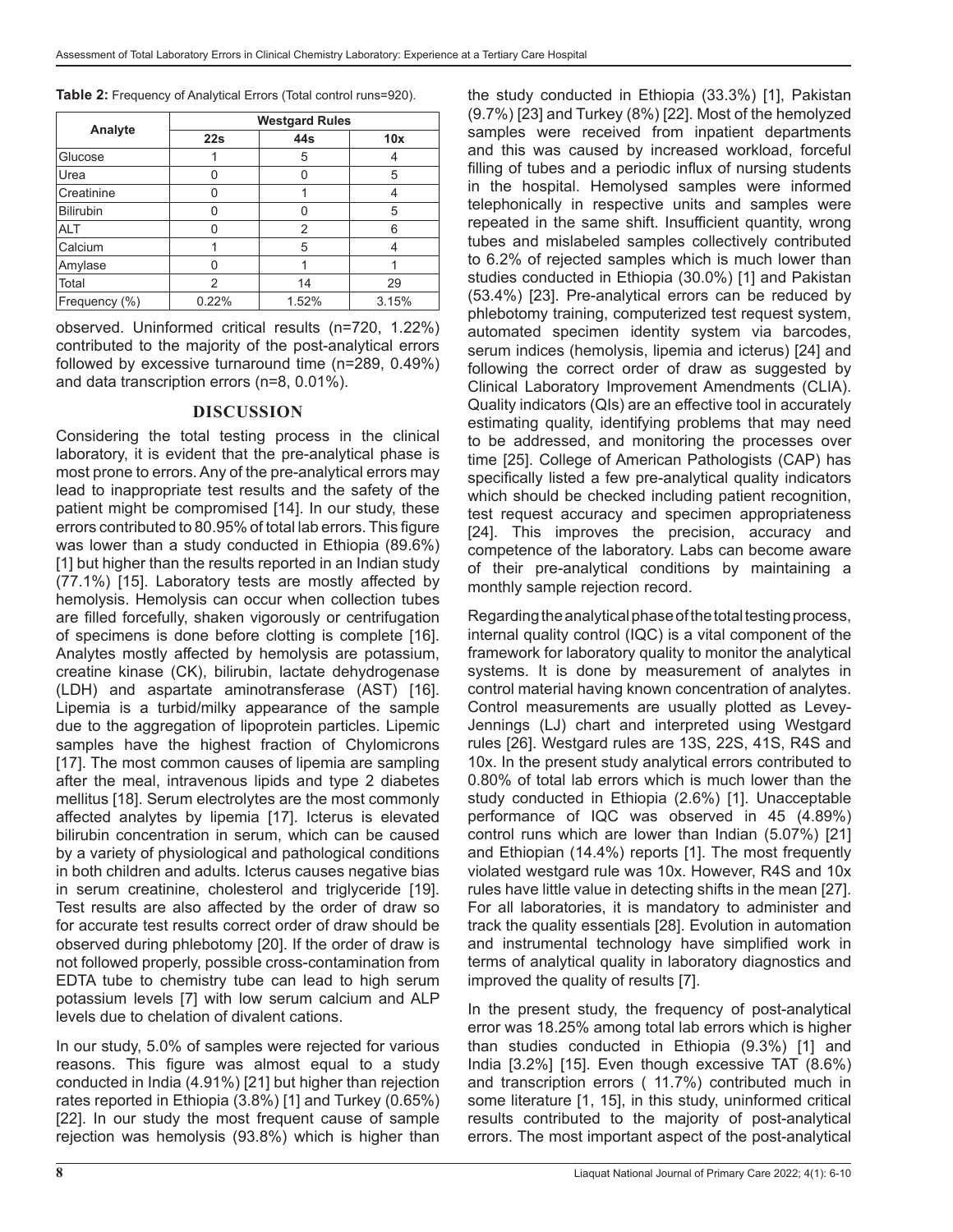phase was reporting of critical value. During 6 months period, 1800 critical value cases were observed and 720 of them were not communicated to the concerned clinicians. Telephonic communications complicated the process of notifying within a defined time. Failure to notify critical values could be life-threatening if the patient is left untreated. Excessive TAT was observed in reporting 0.47% specimens. Power breakdown, shortage of reagent grade water, technical issues of the instrument and unexpected workload could be the cause of not reporting results within a defined period [1]. Data transcription errors were seen in reporting 0.01% specimens. Implementation of an Electronic Laboratory Information Management System (LIMS) can improve the post-analytical phase and might eradicate transcriptional errors and delay in results [1].

Overall statistics showed that the error frequency was 80.95% in the pre-analytical phase, 0.8% in the analytical and 18.25% in the post-analytical phase. Results reported in Ethiopia were slightly different from this study as the distribution of errors was pre-analytical 89.6%, analytical 2.6% and post-analytical 7.7% [1]. An Indian study showed that Pre-analytical errors were most common, with a frequency of 77.1% followed by postanalytical errors 15% and analytical errors 7.9% [15]. However, a study conducted in the Netherlands showed that post-analytical errors contributed to 18.5% of total laboratory errors [29] which is in line with our study. This variation in the relative frequency of errors observed in the different phases of the total testing process may be due to differences in work complexity, methods of error detection and implementation of a quality management system. The frequency of errors in the total testing process may vary from institution to institution and time to time.

#### **CONCLUSION**

It is concluded that pre-analytical errors are the most frequent lab errors followed by post-analytical and analytical errors. Pre and post-analytical phases have been improved significantly after proper phlebotomy training and sensitization of nursing and laboratory staff. Errors in the analytical phase are less due to stringent Quality Control and automation in the laboratory. It is required to address the deficiencies associated with each step of the testing process, especially the pre-analytical phase. Compliance with good laboratory practices can significantly reduce the occurrence of laboratory errors.

## **ETHICS APPROVAL**

Ethical approval was taken from Institutional Review Board before commencing the study.

## **CONSENT FOR PUBLICATION**

Not applicable.

## **AVAILABILITY OF DATA**

Authors confirm that data supporting the results of this study are available in the article.

## **FUNDING**

None.

## **CONFLICT OF INTEREST**

The authors declare no conflict of interest.

#### **ACKNOWLEDGEMENTS**

We are thankful to the laboratory staff for their help in data collection.

## **AUTHOR'S CONTRIBUTION**

SSHZ gave study concept and designed basic methodology. MS collected the data and performed statistical analysis. Initial manuscript draft was written by MS. SSHZ and MTG were involved in manuscript revision and proof reading. All authors read and approved the final manuscript.

#### **REFERENCES**

- 1. Ambachew S, Adane K, Worede A, Melak T, Asmelash D, Damtie S, *et al.* Errors in the total testing process in the clinical chemistry laboratory at the University of Gondar Hospital, Northwest Ethiopia. Ethiop J Health Sci 2018; 28(2): 235-44.
- 2. Asmelash D, Worede A, Teshome M. Extra-analytical clinical laboratory errors in Africa: a systematic review and meta-analysis. EJIFCC 2020; 31(3): 208.
- 3. Lao EG, García ÁS, Figuerola MB, Moreno E, Paraire AH. Errors of clinical laboratory and its impact on patient safety. Open J Soc Sci 2017; 5(3): 243-53.
- 4. Plebani M. Total testing process: roots and state-of-the-art. Diagnosis 2020; 7(1): 19-20.
- 5. Najat D. Prevalence of pre-analytical errors in clinical chemistry diagnostic labs in Sulaimani city of Iraqi Kurdistan. PLoS One 2017; 12(1): e0170211.
- 6. Hammerling JA. A review of medical errors in laboratory diagnostics and where we are today. Lab Med 2012; 43(2): 41-4.
- 7. Neogi SS, Mehndiratta M, Gupta S, Puri D. Pre-analytical phase in clinical chemistry laboratory. J Clin Sci Res 2016; 5(3): 171-8.
- 8. Cornes MP, Atherton J, Pourmahram G, Borthwick H, Kyle B, West J, et al. Monitoring and reporting of preanalytical errors in laboratory medicine: the UK situation. Ann Clin Biochem 2016; 53(2): 279-84.
- 9. Sushma B, Shrikant C. Study on "pre-analytical errors in a clinical biochemistry laboratory": the hidden flaws in total testing. Biochem Anal Biochem 2019; 8(374): 1-6.
- 10. Mohanty S. Errors in laboratory medicine: the role of quality indicators. Int J Clin Biochem Res 2018; 5(2): 164-7.
- 11. Hawkins R. Managing the pre-and post-analytical phases of the total testing process. Ann Lab Med 2012; 32(1): 5-16.
- 12. Schultze AE, Irizarry AR. Recognizing and reducing analytical errors and sources of variation in clinical pathology data in safety assessment studies. Toxicol Pathol 2016; 45(2): 281-7.
- 13. Sciacovelli L, Lippi G, Sumarac Z, West J, Castro IGdP, Vieira KF, *et al.* Quality indicators in laboratory medicine: the status of the progress of IFCC Working Group "Laboratory Errors and Patient Safety" project. Clin Chem Lab Med (CCLM) 2017; 55(3): 348-57.
- 14. Simundic A-M, Cornes M, Grankvist K, Lippi G, Nybo M, Kovalevskaya S, *et al.* Survey of national guidelines, education and training on phlebotomy in 28 European countries: an original